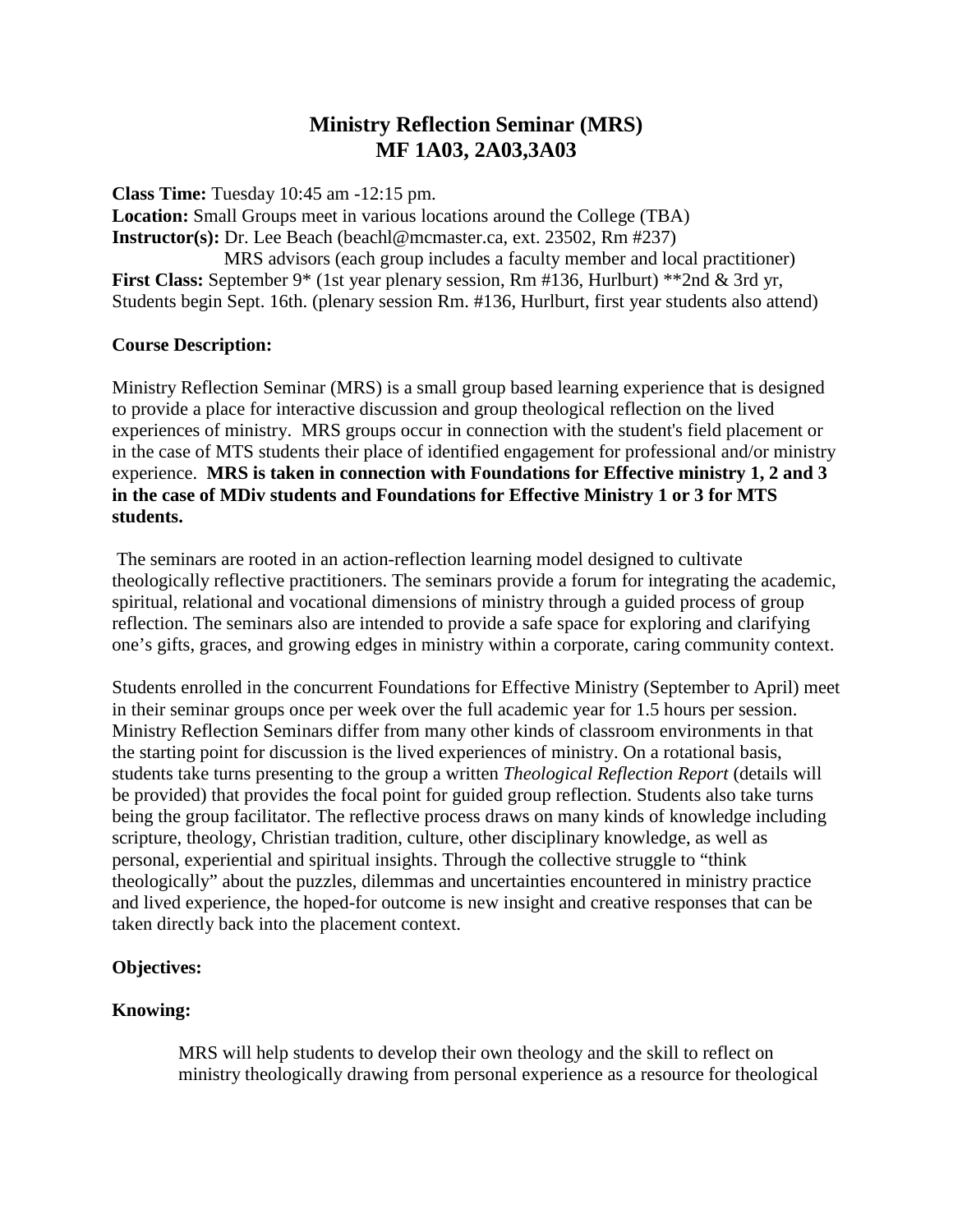development. Further it should offer to students the opportunity to integrate theological thought with ministry practice. This includes a focus on the following:

- a. Significance of Theological Reflection on Experience
- b. Integration of Theological resources with ministry practice
- c. Articulation of Theological understanding

#### **Being:**

1. Spiritual formation is the cornerstone of effective ministry. Formation for ministry must introduce basic spiritual practices for spiritual growth and long-term inner health. These include:

- a. Understanding and cultivating self-care in ministry
- b. Understanding and cultivating the practice of spiritual disciplines in ministry
- c. Understanding and cultivating a vision for ministry as discipleship

2. Ministry formation should help students get in touch with who they are as a ministering person, both strengths and growing edges. It should help them gain an honest understanding of the potential baggage that they bring to ministry. Further, it needs to provide them with the opportunity to explore and identify their sense of personal calling to ministry. Including:

- a. Developing a Personality Profile
- b. Understanding your Family of Origin
- c. Discerning your Calling to Ministry
- d**.** Identifying your Gifts and Leadership Aptitudes

#### **Doing:**

MRS helps students to focus on the development of ministry skills with a view to skill discovery and enhancement. Including:

- a. Identification of key skills required for Christian ministry
- b. Reflection on vital ministry skills with feedback from a others

c. Development as a self-directed, collaborative learner through engagement in a learning network of peer group members and experienced practitioners.

### **Requirements**

#### **1. The Placement Context**

**Students in the MDiv program** must secure, in consultation with the Director of Ministry Formation (Dr. Lee Beach) a field placement that will provide them with 240 hours of ministry experience throughout the academic year (aprox. 8-10 hrs. per week). This placement is designed to be a supervised placement, therefore a qualified supervisor/mentor must be identified who will agree to meet with the student on a weekly (or at least bi-weekly) basis for support and mutual reflection on ministry experience.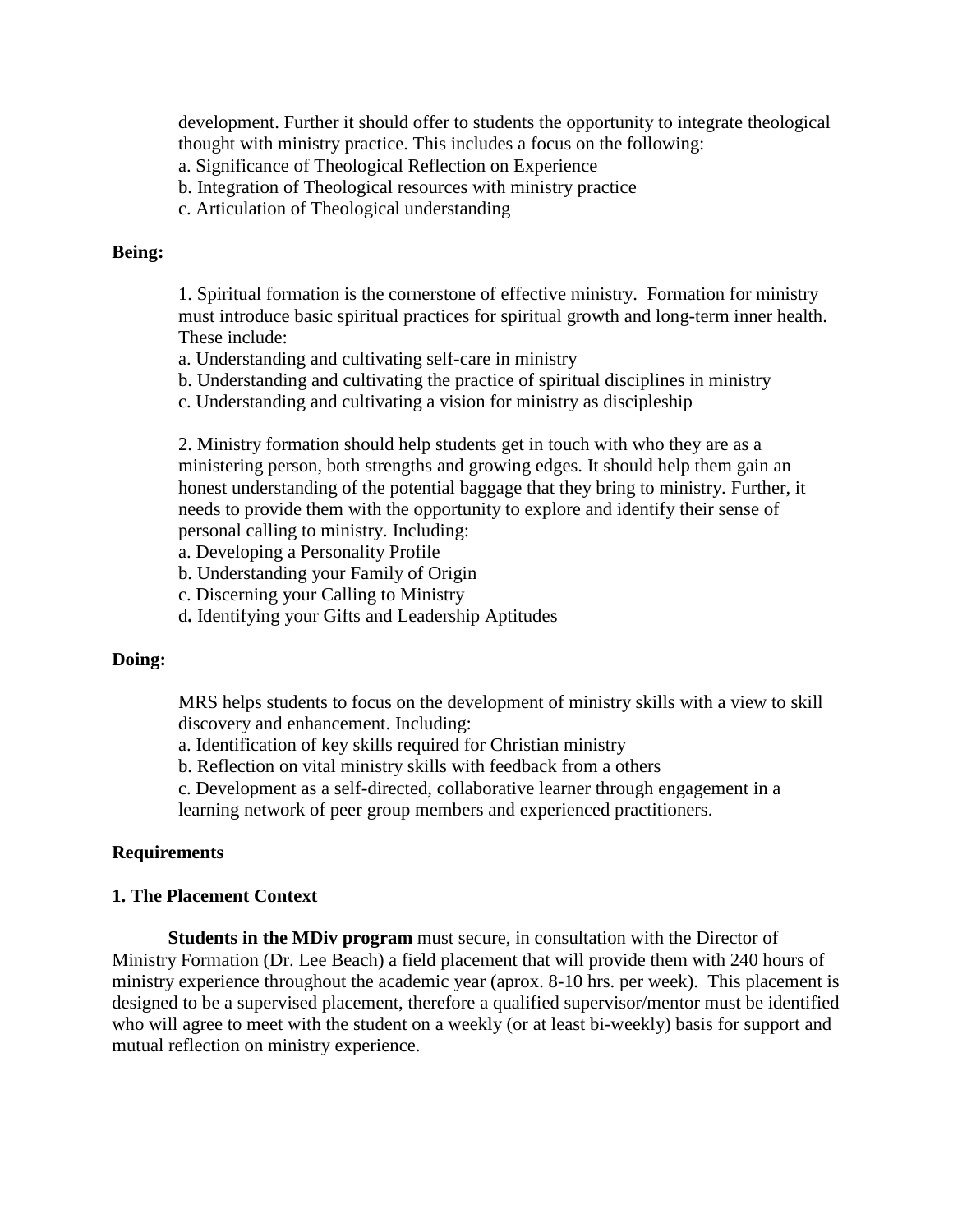**Students in the MTS program** must identify, in consultation with the Director of Ministry Formation (Dr. Lee Beach) a place that will constitute their context for reflection. This can also be a formal placement, or it may be their place of employment or current volunteer ministry. A supervisor/mentor must be identified who will agree to meet with the student on a regular basis (at least 8 times throughout the year) for support and mutual reflection.

## **PLACEMENT OPTIONS**

The Ministry Formation office has an extensive list of approved field placement sites, including churches of various denominations, para-church organizations, healthcare facilities, campus ministries, correctional institutions, and community service agencies. All of these placement sites have indicated their willingness to welcome and mentor student interns. Student-initiated placement proposals, however, are also considered. Placement selection is a collaborative process involving the student, the proposed supervisor, the placement site, and the Director of Ministry Formation. Every effort is made to match students with a placement setting that is consonant with their vocational goals, denominational affiliations, geographic preferences, and ministry interests.

### **\*\*For further information on placements and the role of the supervisor please see the appendix of this syllabus.**

## **2. Course Assignments**

- 1. First Ministry Reflection Report (Fall semester)
- 2. Second Ministry Reflection Report (Winter semester)
- 3. First Group Facilitation Report (Fall semester)
- 4. Second Group Facilitation Report (Winter semester)
- 5. Ministry Learning Covenant (due Oct. 7th)
- 6. MRS group participation
- 7. Ministry Portfolio (due at the end of Winter semester)

\* Each of these assignments will be thoroughly explained and extensive guidelines given during the plenary sessions on the first and second days of class. Further information is also available in the Ministry Formation Manual, which will be made available at the first class.

## **3. Grading**

- 1. Placement Pass or Fail
- 2. First Ministry Reflection Report 15%
- 3. Second Ministry Reflection Report 15 %
- 4. First Group Facilitation Report 15%
- 5. Second Group Facilitation Report 15%
- 6. MRS group participation- 20%
- 6. Ministry Learning Covenant 10%
- 7. Ministry Portfolio 10%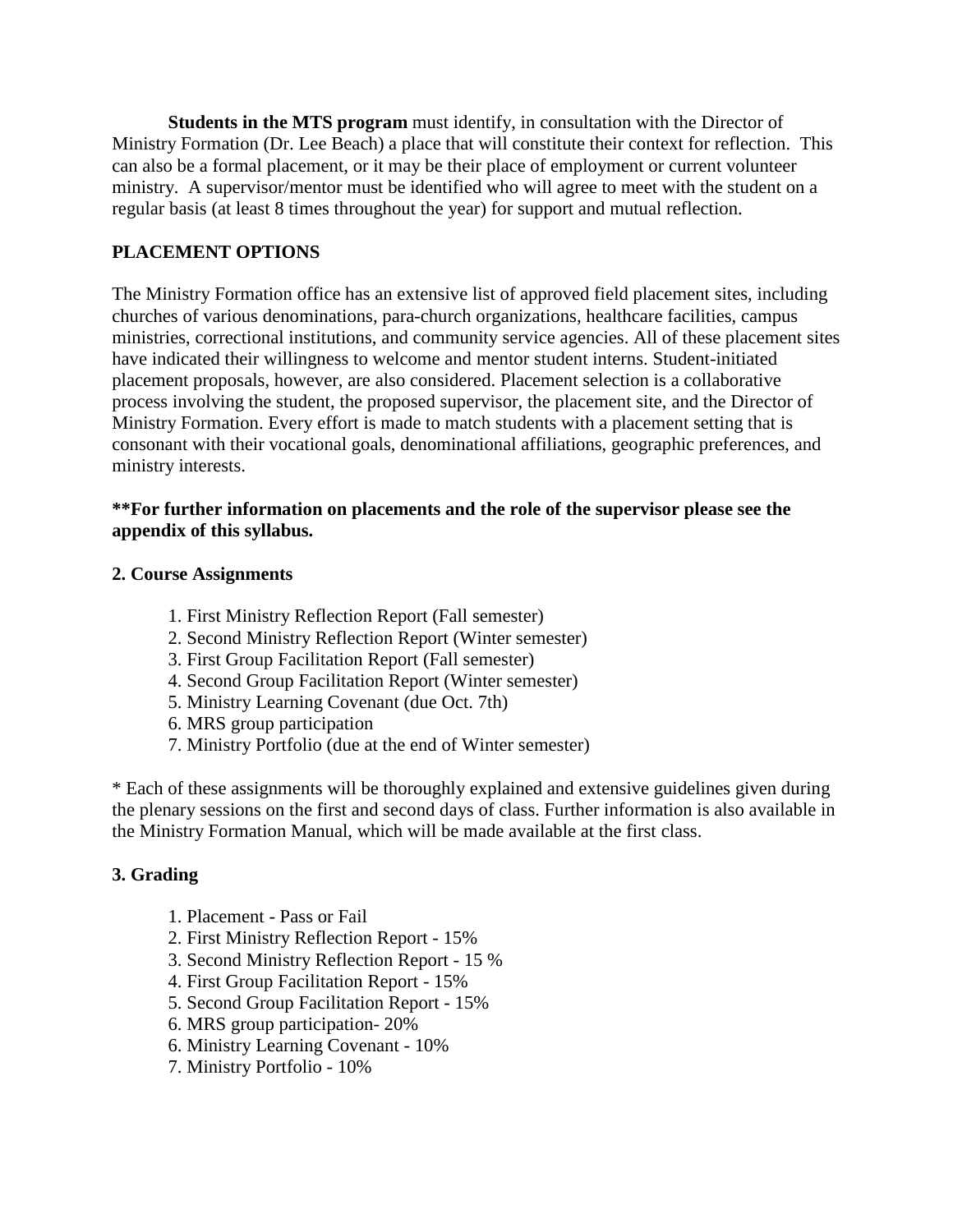\*specific details on how grades are assessed will be provided. Late Reflection reports will be subject to a penalty of up to half a grade for every day late. Late facilitation reports will be subject to a penalty of a full grade if late. Portfolio's and covenants may receive a grade of "0" if not submitted on time.

# **Appendix: Further Information on Placements**

## **MEETING WITH THE DIRECTOR**

Selecting and arranging a placement is a collaborative process. Students begin by arranging to meet individually with the Director of Ministry Formation to discuss their ministry interests, vocational goals, and learning objectives. This consultation meeting with the Director must take place before any arrangements are negotiated with a particular placement setting or supervisor.

A listing and description of current placement options is available for students' perusal in the Ministry Formation office. Student-initiated placement proposals are also considered. After meeting with the Director of Ministry Formation, the student arranges a site visit and an inquiry interview with a prospective supervisor to determine if there is a mutually agreeable fit. The student, the supervisor, and the Director of Ministry Formation must all be in agreement before the placement is finalized.

## **GUIDELINES FOR CHOOSING A PLACEMENT**

• Students are encouraged to select placements that provide them with a *broad* exposure to the tasks, responsibilities, and challenges of Christian ministry within their chosen field.

• Students are expected to be self-directed adult learners who are proactive in pursuing the kinds of experiential learning opportunities that meet their individual learning needs and vocational goals.

• Students in the M.Div. and Dip.Min. Programs are encouraged to have at least one placement in a church setting. Students heading towards ordained congregational ministry should have at least two out of the three placements in a church.

• Students are encouraged to select at least one placement in a cross-cultural setting in order to prepare for ministry in the contemporary context of diversity.

• To maximize new learning experiences, students should seek a placement in a church where they do not currently attend or hold membership. If, however, the student is in a paid ministry position, he or she may arrange to fulfill their ministry formation requirements in that setting provided that a placement supervisor is appointed and objectives for new learning and development are set and met.

• Students may remain in a placement for three consecutive years only if deemed appropriate to the attainment of new learning goals.

# **GUIDELINES FOR INITIAL INTERVIEWS BETWEEN STUDENTS & PROSPECTIVE SUPERVISORS**

The following are useful questions to consider when students and prospective supervisors are meeting for an initial inquiry interview: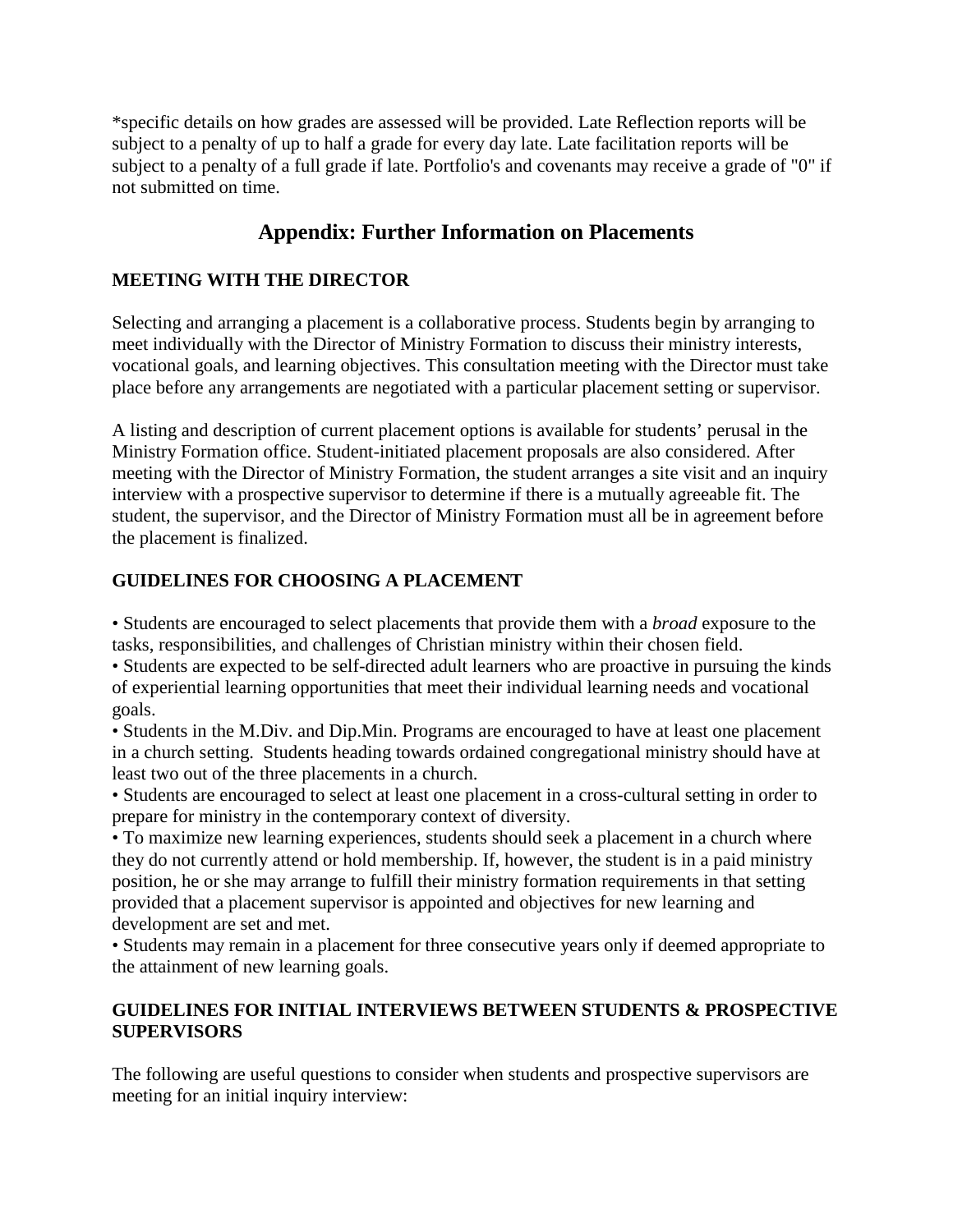• What personal learning goals does the student hope to meet in this placement?

• What ministry opportunities, learning experiences, and resources can the placement provide?

• What knowledge, experience, and skill does the student bring from previous experience and training?

• What does the supervisor consider to be his/her ministry strengths and supervision style?

• What is the student's preferred learning style and how does this fit with the supervisor's approach?

• What are the supervisor's expectations of the student's participation in the placement in terms of roles, responsibilities, level of independence, etc.?

• Is there a match between what the student expects and what the supervisor and placement can offer?

## **THE ROLE OF THE PLACEMENT SUPERVISOR**

Placement Supervisors are qualified, experienced ministry practitioners who serve as ministry mentors and engage the student in the process of theological reflection and ministry formation. They are responsible for coordinating, facilitating and assessing the student's learning in the placement. The placement supervisor may function at various times as a mentor, role model, coach, accountability partner, colleague, and consultant, but the primary focus is on education for ministry. In special circumstances, arrangements may be made for co-supervisors or for an off-site supervisor.

Specific responsibilities of the placement supervisor include:

• Submit a *Placement Information Form* to the College (see appendix C1).

• Interview prospective student(s) and collaborate with the Director of Ministry Formation in discerning a good match.

• Collaborate with the student in developing a learning plan outlined in the *Learning/Ministry Covenant* (see appendices C2, C3, and C4)*.*

- Facilitate learning and ministry opportunities that will foster the student's growth.
- Encourage independent yet supervised experience.

• Meet with the student one hour per week for supervision focused on theological reflection on the student's ministry experiences.

- Provide continuous feedback to the student throughout the placement in addition to a formal written evaluation at the end of the placement.
- Attend orientation and training workshops offered by the College.
- Liaise with the College through the Director of Ministry Formation.

# **QUALIFICATIONS FOR APPOINTMENT AS A PLACEMENT SUPERVISOR**

Supervisors are considered as field instructors working in partnership with the faculty of McMaster Divinity College in educating students for ministry. They are selected and approved on the basis of the following criteria:

- Agreement with the mission and purpose of McMaster Divinity College.
- Theologically trained with a proven record of effective ministry.